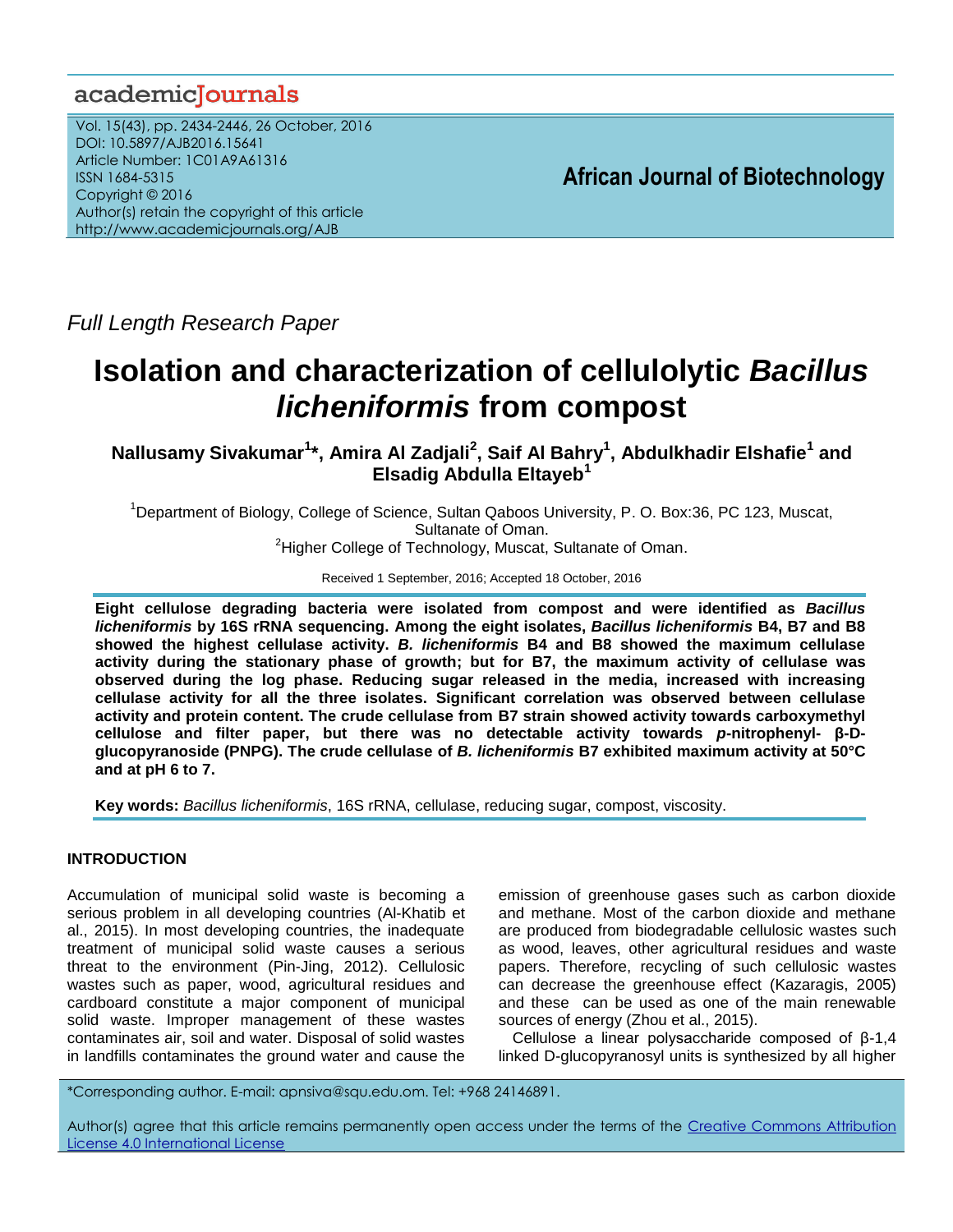plants and other organisms such as bacteria, fungi, protists and invertebrates. It is considered as the most abundant renewable natural biological resource on the earth (Zhang et al., 2006). There is an increasing interest in the production of biofuel using cellulosic biomass as a renewable source of energy by breaking them into sugars using cellulase enzymes (Demain et al., 2005). The production of fuels and chemicals from cellulosic substrates using cellulases would reduce the use of fossil fuels and decrease the air pollution (Zhou et al., 2001). In biorefining, renewable resources such as agricultural crops or wood are utilized either for extraction of intermediates or for bioconversion into chemicals, commodities and fuels (Kamm and Kamm, 2004; Fernando et al., 2006). Thermostable enzymes has an advantage as catalysts in these processes, as high temperatures often promote better enzyme diffusion and cell-wall disorganization of the raw materials (Paes and O'Donohue, 2006). Furthermore, the conversion of plantderived cellulosic biomass into useful commodities as biofuels always depends on the cellulase producing efficiency of bacteria.

Cellulases have extensive applications in various industries. Traditionally, they are useful in food and brewery production, animal feed processing, detergent production and laundry, textile processing and paper pulp manufacturing (Kuhad et al., 2011; Karmakar and Ray, 2011). The applications of cellulase enzymes in cellulose biorefinery for producing fermentable sugars are expected to rapidly increase in the foreseeable future due to the problems in sustainable supply of fossil fuel and the increased demand for production of biofuels and chemicals from renewable resources (Juturu and Wu, 2014). Because of the booming biotechnology industries, the demand for thermostable enzymes has increased immensely due to its high thermostability and feasibility (Haki and Rakshit, 2003).

Reactions at higher temperatures has decreased viscosity and hence increased diffusion coefficient of substrates leading to the favourable equilibrium displacement in endothermic reactions (Kumar and Swati, 2001). Conducting biotechnological processes at high temperatures reduce the risk of contamination by common mesophiles. In addition, process at high temperatures has major impact on the bioavailability and solubility of organic compounds leading to the effective bioremediation (Becker, 1997). Thus the demand for cellulase producing bacteria is steadily increasing, and the search of cellulase degrading bacteria from different sources is continuously needed.

This study was conducted with an objective to isolate cellulase producing bacteria from compost, an important component in the organic farming. The organic matter in compost is mainly cellulose (Jurak et al., 2014) and hence compost can be a good source to isolate cellulase producing bacteria.

## **MATERIALS AND METHODS**

#### **Screening of cellulolytic bacteria from compost samples**

Twenty five compost samples were collected from the Gulf mushroom company Muscat, Oman for isolation of cellulase producing bacteria. The temperature at the time of collection was 50°C, and the samples were brought to the laboratory immediately after collection and well assay was used to screen the cellulose degrading capacity of bacteria from different compost samples. Five wells were made in a sterile carboxymethyl cellulose (CMC) medium (1 g of CMC,  $0.1$  g of NaCl,  $0.1$  g of NaNO<sub>3</sub>,  $0.1$ g of  $K<sub>2</sub>HPO<sub>4</sub>$ , 0.1g of KCl, 0.05 g of MgSO<sub>4</sub>, 0.05 g of yeast extract, 1.7 g of agar and 100 ml of distilled water).

Compost samples (0.5 g) were dissolved in 4.5 ml Ringer solution (1/4 strength – Sigma). After homogeneous mixing, 100 μl of samples was added to each well. The plates were incubated at 50°C for 24 h. After incubation the CMC plates were flooded with Congo red, incubated for 30 min and then destained with 1 M NaCl. The compost samples with large clearance zones were selected for the isolation of cellulase producing bacteria. To isolate cellulolytic bacteria, 1 g of the selected compost samples were serially diluted using an automatic spiral platter (Autoplate 4000, Spiral Biotech, and UK), 100 μl of the sample was plated on the CMC agar medium and incubated at 50°C for 24 h. Colonies of cellulolytic bacteria were counted and the clearing zone diameters of the colonies were measured in mm (Apun et al., 2000).

#### **Molecular identification of the isolates**

Among the cellulase producing bacteria, eight isolates with the largest diameter of clearing zones were selected, isolated and identified by 16S rRNA sequence. Bacterial DNA was extracted and purified (MoBio kit, USA). The purified DNA was amplified by 30 cycles of PCR in a thermal cycler (Applied Biosystem, USA). Two external primers annealing at 5 and 3' end of the 16S rRNA were used: B27f 5'-AGAGTTTGATCCTGGCTCAG-3' and U1492r 5'- GGTTACCTTGTTACGACTT-3'. The amplified products were analyzed in 1% agarose gel and purified (Aquick PCR purification kit, UK). The purified products were subjected to a second PCR and the products were sequenced using 3130X1 Genetic Analyzer (Applied Biosystem, UK). In the second PCR, two internal primers A341f 5'-CCTAXGGGGXGCAXCAG-3' and A1041r 5'- GGCCATGCACCWCCTCTC-3'were used at 5 and 3' ends of 16S rRNA. The evolutionary history was inferred using the Neighbor-Joining method (Saitou and Nei, 1987). The evolutionary distances were computed using the Maximum Composite Likelihood method and are in the units of the number of base substitutions per site. Evolutionary analyses were conducted in MEGA6 (Tamura et al., 2013).

#### **Utilization of substrates**

A preliminary study was conducted to demonstrate the ability of the eight isolates in utilizing glucose, cellobiose, mannose, D-xylose, Lxylose, D-arabinose, L-arabinose and methyl-β-D-xylopyranose in phenol broth. Bacteria were inoculated into the broth aseptically and incubated at 50°C for 24 h. Change of the phenol broth from red to yellow is an indication of utilization of the above sugars.

#### **Inoculum preparation and cellulase fermentation**

For inoculum preparation, the eight isolates were cultured in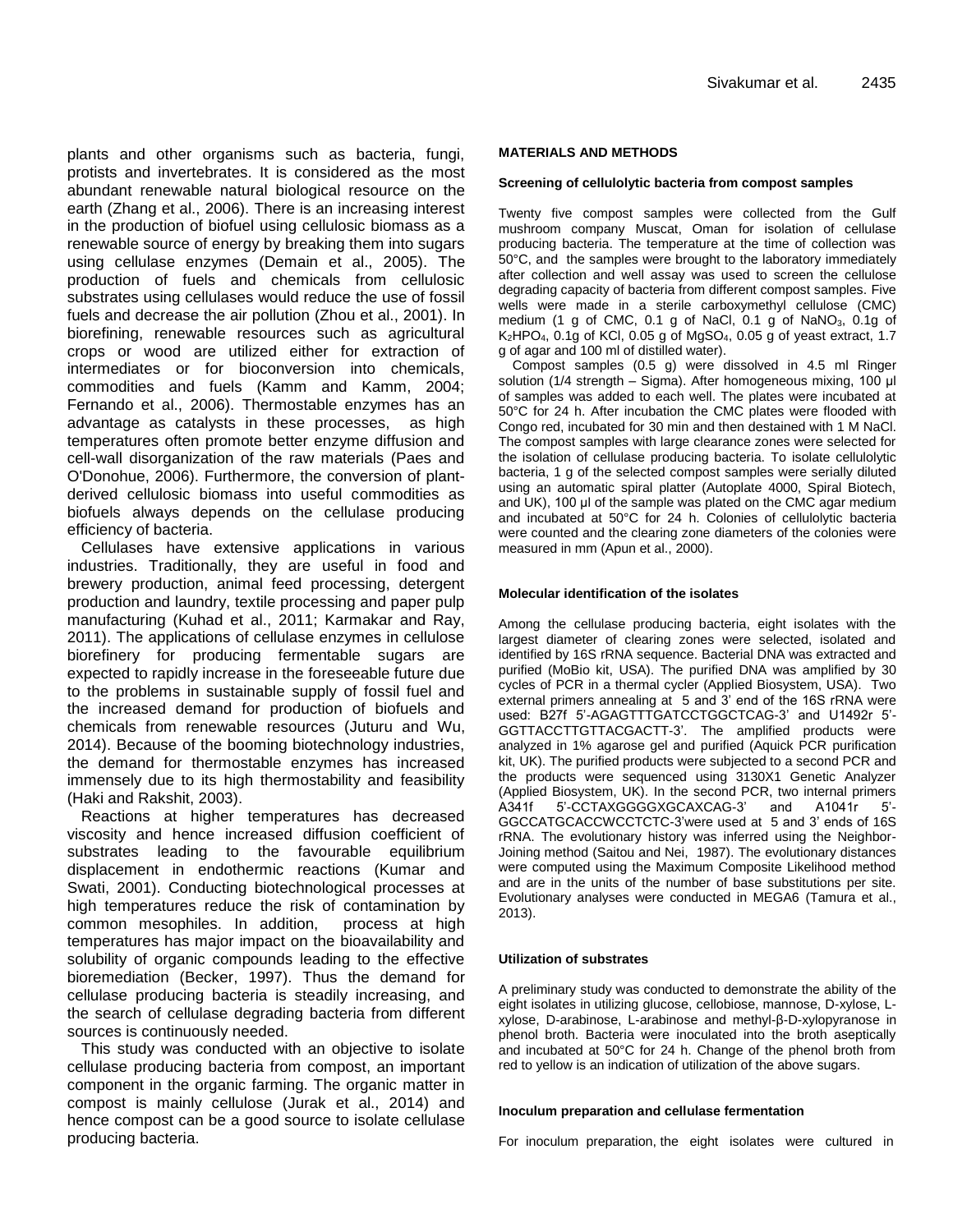nutrient broth at 50°C. Once OD reached 0.5 (at 600 nm), it will be use as inoculum for the production media. Inoculum of each bacteria (3%) was inoculated into 50 ml in two production media containing 1 and 2% CMC in 250 ml Erlenmeyer flasks and incubated at 50°C in a rotary shaker at 100 rpm. The supernatants which was obtained after centrifugation at 10,000 rpm (Beckman Coulter) at 24, 48 and 72 h were measured for cellulase activity.

## **Cellulase activity**

The cellulase activity was estimated using 2% CMC in 0.05 M citrate buffer (pH 4.8) as a substrate. Substrate (0.5 ml) was added to culture filtrate (0.5 ml) and incubated for 30 min at 50°C. Reducing sugar released was estimated by dinitrosalicylic acid (DNS) method (Ghose, 1987). The cellulase activity was determined by using a calibration curve of glucose. One unit of CMCase activity was expressed as 1 µmol of glucose which was liberated per ml enzyme per minute.

# **Cellulase production**

To find out the cellulase producing ability, the selected isolates were inoculated into the CMC broth at 50°C. During fermentation, samples was withdrawn for every 2 h time interval and analysed for cellulase activity, reducing sugar, cell growth, viscosity, pH and protein content (Lowry et al., 1951).

## **Effect of temperature and pH on the activity of cellulase**

The optimum temperature for CMCase activity of the crude cellulase was determined by measuring the enzyme activity at different temperatures ranging from 30 to 90°C. The optimum pH was also determined by measuring the enzyme activity at different pH ranging from 3 to 11 at optimum temperature. Different buffers such as 50 mM sodium acetate buffer (pH 3, 4 and 5), 50 mM sodium phosphate buffer (pH 6, 7, and 8) and 50 mM glycine-NaOH buffer (pH 9, 10 and 11) were used to adjust the pH. Further, crude cellulase was also tested for its ability to degrade CMC, filter paper, cellobiose, *p*-Nitrophenyl β-D-glucopyranoside (PNPG) and methylβD-xylopyranose.

#### **Statistical analysis**

The mean values and standard deviations were calculated form the data obtained from three different experiments. Analysis of variance was performed by the one way ANOVA procedures followed by Tukey HSD Post Hoc tests using PASW statistics 8. Statistical difference at p< 0.05 was considered significant.

# **RESULTS AND DISCUSSION**

In this study, compost was selected as a source for the isolation of cellulase producing bacteria, because the organic content in compost is mainly made up of cellulose and the temperature during composting was 50°C and above. Cellulase producing microbes have been isolated from different sources such as soil, water, compost etc.( Al-Kharousi et al., 2015). All the compost samples were positive for cellulolytic bacteria by forming

clear zones in different diameters ranging from eight to nineteen mm. However, only 11 out of 25 samples showed that clearing zones is equal or greater than 10 mm. These samples were selected for isolation of cellulase producing bacteria. The colony forming units (CFU) of these samples ranged from  $20x10^3$  to 82x10<sup>3</sup> CFU/ml. Totally 25 bacteria were isolated from the 11 samples. Out of which, eight isolates with a large diameter of the clear zone were selected for further studies. The nucleotide sequencing of 16S rRNA confirmed that all the eight isolates were different strains of *Bacillus licheniformis* and named as *B. licheniformis*  B1 to B8 (NCBI accession no JQ700446 to JQ700453).

Amplified 16S ribosomal ribonucleic acid (rRNA) gene fragments from the isolated *B. licheniformis* strains were sequenced and blast searched through the The National Center for Biotechnology Information (NCBI) database. Closely related sequences were downloaded and aligned using CLUSTAL W. These sequences were analyzed using the maximum likelihood method. *Acetobacter pasteurianus* 386B with accession number 102925.1 was taken as an out group (Figure 1). The presence of only *B. licheniformis* could be due to the high temperature of compost which allows only the endospore formers to exist. *Bacillus* spp. are the potential producers of cellulases. Other investigators reported that moderately thermophilic *B. licheniformis* was found to hydrolyze carboxymethylcellulose and *p*-nitrophenylcellobioside (Bischoff et al., 2006). *B. licheniformis* with high cellulase activity at 65°C was isolated from mangroves (Tabao and Monsalud, 2010). *B. licheniformis* was able to degrade rice straw by secretion of cellulase and hemicellulase (Hong et al., 2007). *B. amyloliquefaciens* hydrolyzing rice hull was isolated from soil (Lee et al., 2008). Most celluloytic *Bacillus* spp. secrete endoglucanases which are capable of degrading carboxymethyl cellulose (Robson and Chambliss, 1984). Mostly *Bacillus* spp. are used in industries because they are not pathogenic, grow and reproduce easily, do not produce foul odors or gases, some species can survive in alkaline condition and at high temperature, secrete proteins extracellularly and are considered relatively safe to use with regard to health and environmental aspects (Beukes and Pletschke, 2006).

# **Utilization of different substrates**

The ability of the eight isolates to utilize different substrates and derivatives of cellulose as carbon sources were studied. All the isolates were able to utilize xylan, cellobiose, glucose and mannose. None of the isolates utilized methyl-β-D-xylopyranose, L-xylose and Darabinose. However, D-xylose was utilized only by *B. licheniformis* strains B4, B7 and B8 and L-arabinose by B4 and B7 (Table 1). Both xylose and arabinose are the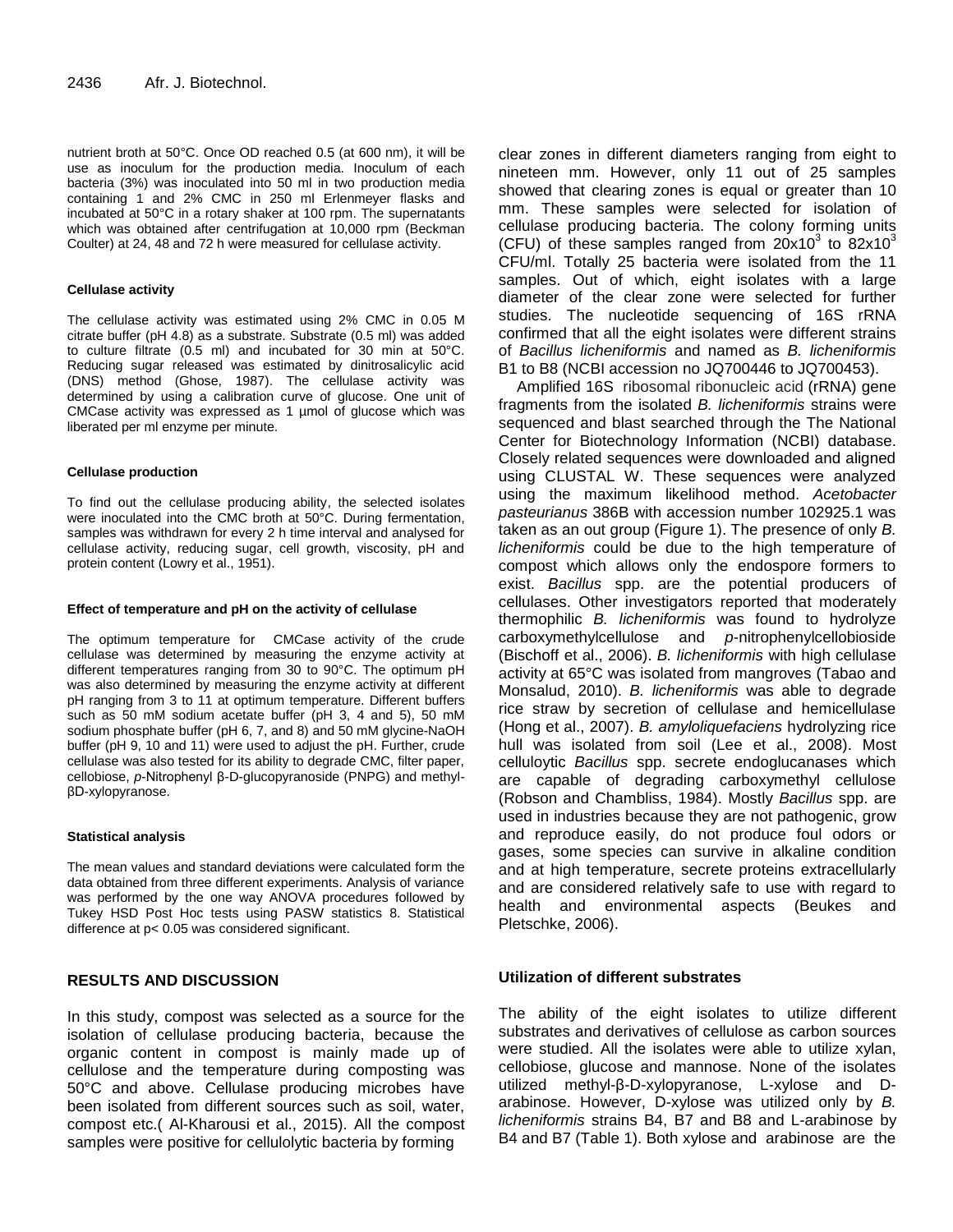

0.02

**Figure 1.** Phylogenetic tree of *B. licheniformis* spp. isolated from compost.

building blocks of hemicellulose.

This indicates that all the eight bacteria isolated from compost have the ability to secrete xylanase, cellobiase, mannase and CMCase. Hydrolysis of complex plant cellulosic materials require the presence of different enzymes to degrade cellulose and hemicellulose into simple sugars. Enzymes, such as CMCase, xylanase, cellobiohydrolases, β-glucosidases, endo-1,4-βxylanases, β-xylosidases, α-l-arabinofuranosidases, acetyl xylan esterase, α-glucuronidase, pectate lyase, and endo-β-1,4-d-mannanase are needed in biodegradation of cellulosic biomass (Van Dyk et al., 2009). This suggests that the isolates of this study were able to degrade the cellulose.

# **Influence of CMC on cellulase production**

Cellulases are inducible enzymes produced by microorganisms when grown on cellulose and cellulose derivatives. The influence of CMC concentration on cellulase production and microbial density was assessed for the eight isolates using 1 and 2% CMC media. In 1% CMC medium, B3 showed the high cell density while B5 and B7 showed the lowest cell density (Figure 2a). The changes in cell densities during 24 h (*p=*0.089) and 48 h (*p=*0.103) were insignificant for all the isolates. However, cell density of B5 decreased significantly at 72 h and B3 increased significantly at 72 h (*p*=0.03). In 1% CMC medium, B7 showed the maximum cellulase activity at 48 h (Figure 2b). On the other hand, B3, B5 and B6 showed high cellulase activity at 72 h. All the eight isolates didn't show any significant difference in their cellulase activity at 24 h (*p*>0.05). However, significant differences were found in the cellulase activity among all the eight isolates during 48 and 72 h (*p*=0.047 and 0.049 respectively).

In 2% CMC medium, cell densities of the isolates varied significantly from each other (*p*>0.05). For all the isolates microbial density declined during 72 h (Figure 3a). B2 showed lower cell density but B6 exhibits high cell density among the isolates. High cellulase activity was observed in B7 at 24 h. Among the isolates, cellulase activity was low in B5 and B6 even though they showed a good growth in the medium (Figure 3b). The induction of enzyme activity is significantly higher in 2% CMC medium than 1% medium. CMC is the most effective carbon source for cellulase production by *B. alcalophilus* and *B. amyloliquefaciens* (Abou-Taleb et al., 2009). *B. pumilus* EB3 was induced to produce CMCase when grown in the CMC medium (Ariffin et al., 2006). In this study, it is interesting to note that some isolates showed high cell density in the medium but their cellulase activity is still low. Some other strains with moderate cell density showed high cellulase activity in both 1% and 2% CMC media suggesting that the bacteria with high cell density may not be a high cellulose producer (Tong and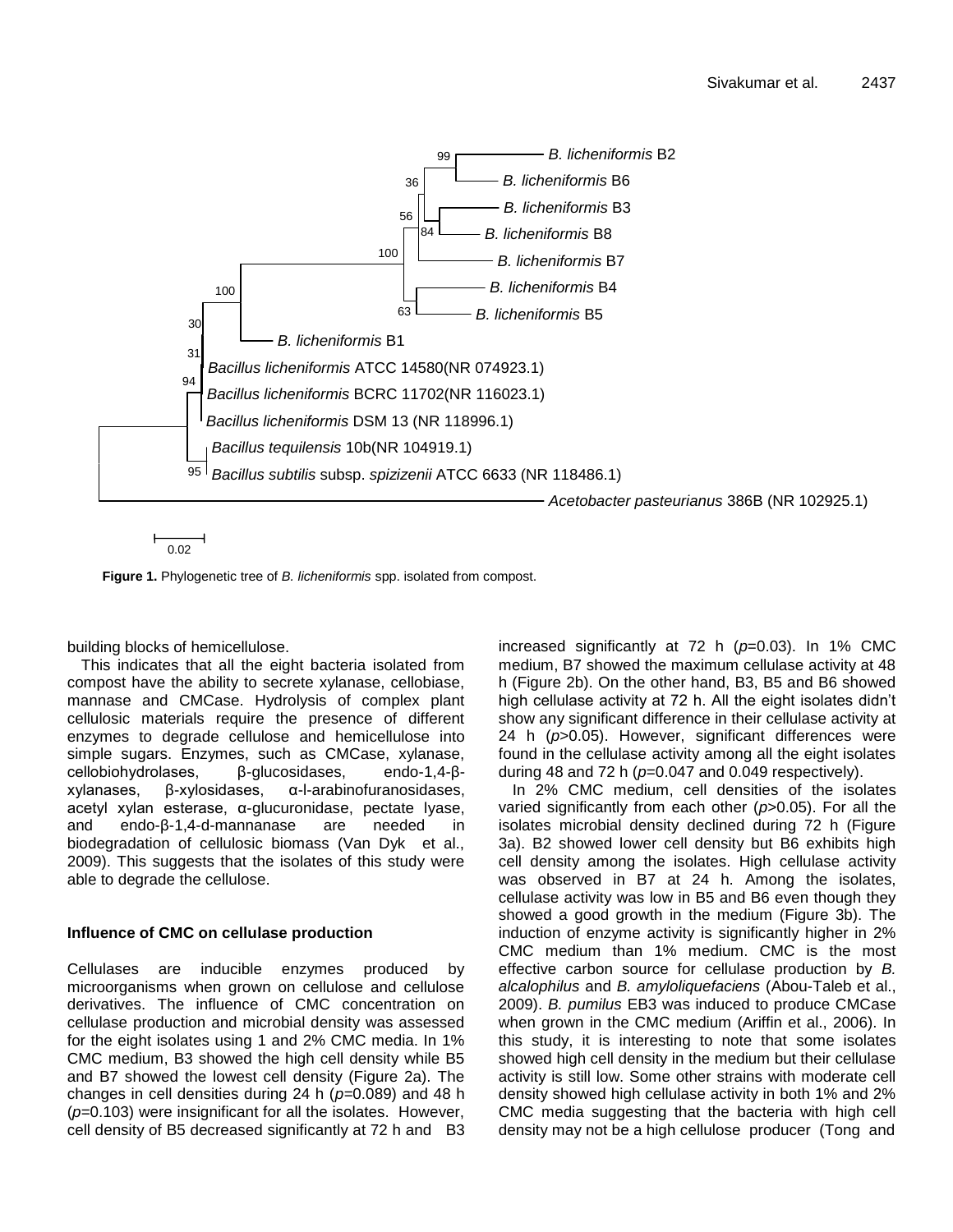| <b>Strains with NCBI accession number</b> | xvlan | <b>Cellobiose</b> | methyl-βD-xylopyranose | D-xylose | L-xylose | <b>D-arabinose</b> | L-arabinose | <b>Glucose</b> | Mannose |
|-------------------------------------------|-------|-------------------|------------------------|----------|----------|--------------------|-------------|----------------|---------|
| B. licheniformis B1 (JQ700446)            |       |                   |                        |          |          |                    |             |                |         |
| B. licheniformis B2 (JQ700447)            |       |                   |                        |          |          |                    |             |                |         |
| B. licheniformis B3 (JQ700448)            |       |                   |                        |          |          |                    |             |                |         |
| B. licheniformis B4 (JQ700449)            |       |                   |                        |          |          |                    |             |                |         |
| B. licheniformis B5 (JQ700450)            |       |                   |                        |          |          |                    |             |                |         |
| B. licheniformis B6 (JQ700451)            |       |                   |                        |          |          |                    |             |                |         |
| B. licheniformis B7 (JQ700452)            |       |                   |                        |          |          |                    |             |                |         |
| B. licheniformis B8 (JQ700453)            |       |                   |                        |          |          |                    |             |                |         |

**Table 1.** Utilization of different carbon sources by *B. licheniformis* strains isolated from compost samples.

+ able to utilize carbon source; - unable to utilize carbon source.

Rajendra 1992; Emtiazi et al., 2007). Components in the media, other than CMC, might influence the growth to a certain extent. Among the eight isolates, the best three (B4, B7 and B8) were selected for further studies after enrichment in CMC medium.

# **Relationship between cell growth and cellulase activity**

Both B4 and B8 had a high positive significant correlation between cellulase activity and pattern of cell growth (Figure 4a and c). For B4 and B8 strains, the cellulase activity reached a maximum between 14 and 18 h when the growth is at the stationary phase. This could be due to the decreasing concentration of CMC in the medium which results in the slowing down of growth rate and the cell density maintained at the same level. Hence, the cellulase production does not increase after this level (Robson and Chambliss 1984) and the enzyme activity follows the cell growth pattern. A positive significant correlation between cellulase activity and cell growth was observed (*p*<0.05). For B7, maximum cellulase activity occurred after

4 h, in the log phase of growth. This clearly indicates that these bacteria utilize CMC as a source of carbon and energy by producing cellulase as a primary metabolite. Further, enrichment in CMC medium increased the cellulase activity of B7. Cellulase activity and growth of B7 strain were not significantly correlated (Figure 4b). The time to reach the maximum cellulase activity for B4, B7 and B8 could be due to the difference in the triggering of cellulase pathways by cellulose. This also indicates that the correlation between cell growth and cellulase activity depends on the bacterial strain.

Among the isolates B4, B7 and B8, the B7 has a novel feature of producing maximum cellulase activity at 4h of incubation. Time required to produce maximum cellulase activity varied among bacteria. Maximum cellulase activity was observed for *Anoxybacillus flavithermus* EHP2 at 36 to 48 h (Ibrahim and El-diwany, 2007), 24 h for *B. subtilis* KO (Shabeb et al., 2010), after 12 h for *B. licheniformis* and after 10 h of fermentation for *B. subtilis* (Hong et al., 2007). Although several studies reported that cellulase activity is higher than the isolates of this study, none of the reports

showed maximum cellulase activity of *Bacillus* spp. after 4 h incubation. This variation could be due to the differences in genetic make-up for different strains, and the cultural conditions employed during the production process (Bajaj et al., 2009). Further, the arid environment in Oman from which the organic matters is collected for composting would influence the metabolic activities significantly. A further complete optimization study is required to get increased cellulase production from these strains.

# **Changes in reducing sugar, protein content, viscosity and pH**

Changes in reducing sugar content, protein content, viscosity and pH of the CMC medium were studied. Reducing sugar released into the media indicates the biodegradation of CMC by cellulase enzyme into simple sugar (Alam et al., 2005). The reducing sugar released by all the three isolates followed the trend of cellulase activity (Figure 5a, b and c). A significant positive correlation was observed between cellulase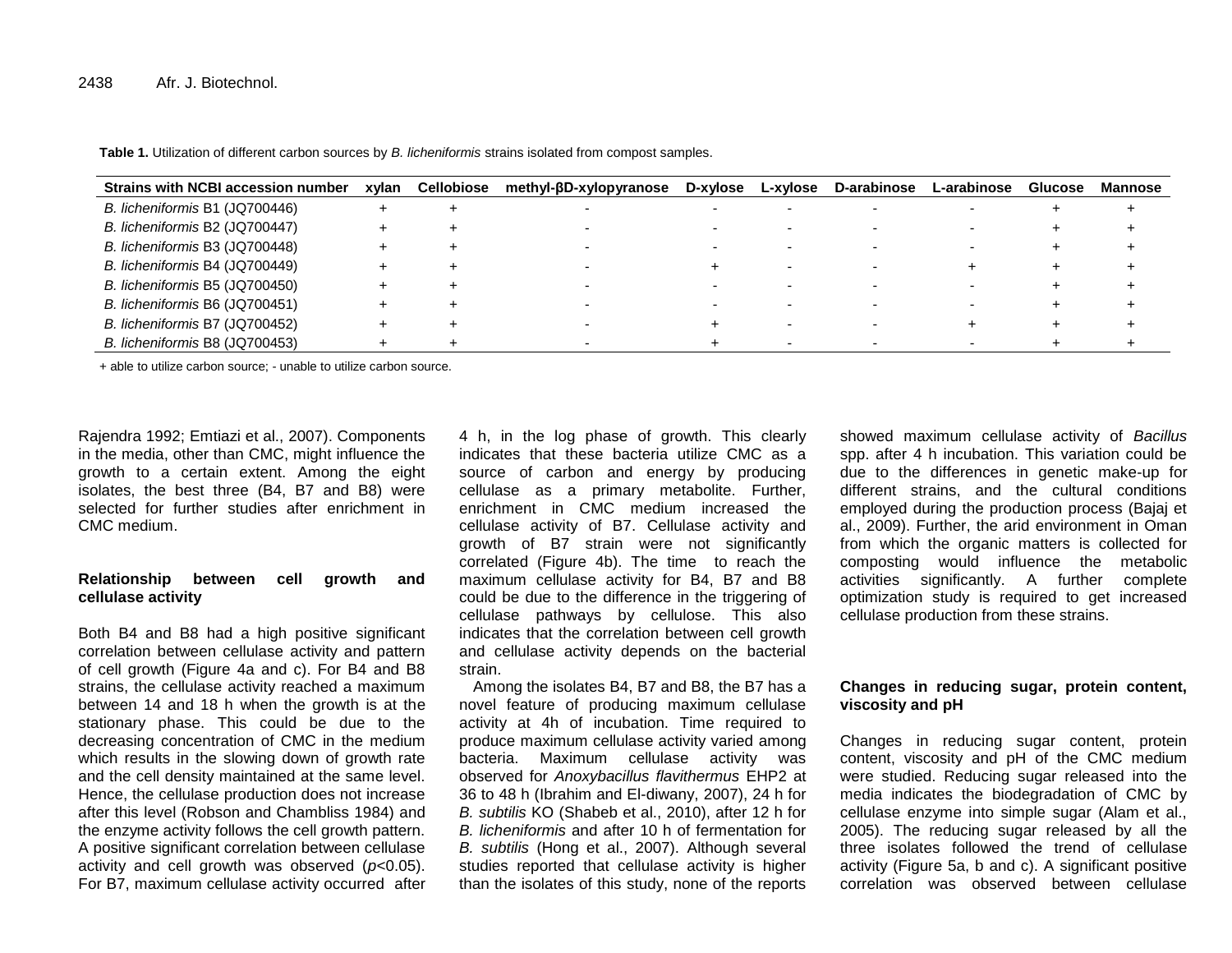

**Figure 2.** (a) Cell density and (b) cellulase activity of *B. licheniformis* B1–B8 in 1% CMC medium at different incubation time.

activity and reducing sugar released (*p*<0.05). Cellulase activity is related to soluble enzymes secreted into the medium and therefore the concentration of soluble proteins was analyzed. The increase in cellulase activity was significantly correlated with the increase in soluble protein in the media (*p=*0.000 for B8 and *p*<0.05 for B4 and B7).

During cellulase fermentation, the viscosity of B4 inoculated CMC medium decreased up to 8 h and then increased slightly. The viscosity of the B7 inoculated

medium dropped sharply at 2 h of incubation and remained constant at later stages of incubation. In B8 inoculated into CMC medium, the viscosity decreased continuously up to 10 h, then increased slightly and remained at the same level during the later stages of incubation (Figure 6 a, b and c). The drop in the viscosity of the CMC medium during the initial hours of fermentation was due to the degradation of CMC by cellulase secreted by the bacteria. The slight increase in viscosity during the later stages of fermentation could be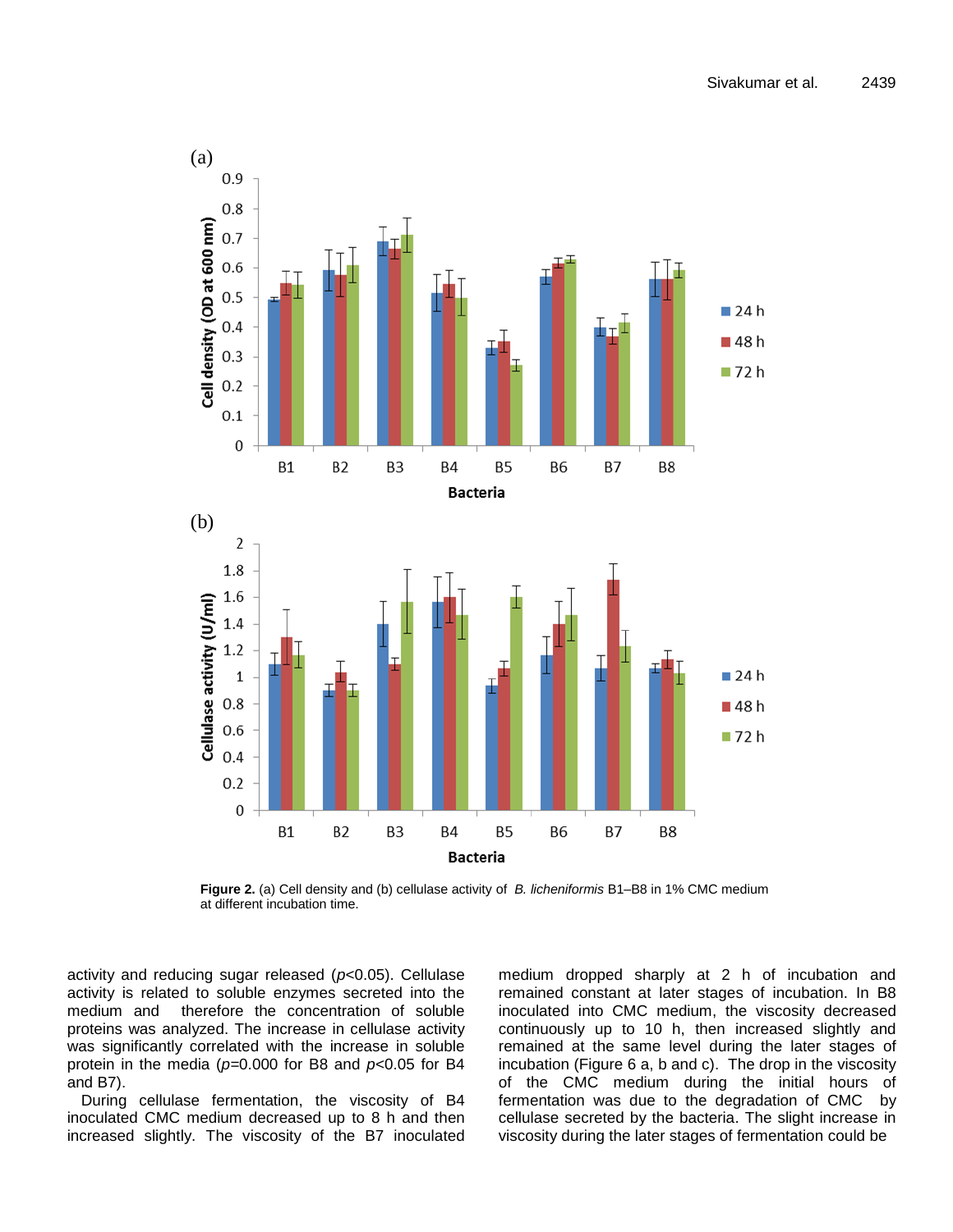

**Figure 3.** (a) Cell density and (b) cellulase activity of *B. licheniformis* B1 – B8 in 2% CMC medium at different incubation time.

due to the production of exopolysaccharides by the three isolates (Dupont et al., 2000). For all the three bacteria, pH changed from 8.4 to around 9 during cellulase fermentation.

# **Activity of cellulase at different temperature and pH**

During cellulase fermentation B7 showed more activity in a short time than B4 and B8. Hence, the crude cellulase of B7 was tested at different pH and temperature to determine the optimum conditions of activity. The crude cellulase activity was higher at pH 6 and 7 and it retains 80% activity from pH 3 to 10 (Figure 7a). The activity of cellulase in a wide range of pH indicates that this enzyme could be used in different industrial processes with different pH ranges. Cellulases produced by *Bacillus* spp. from different sources have been found to have a different optimum pH.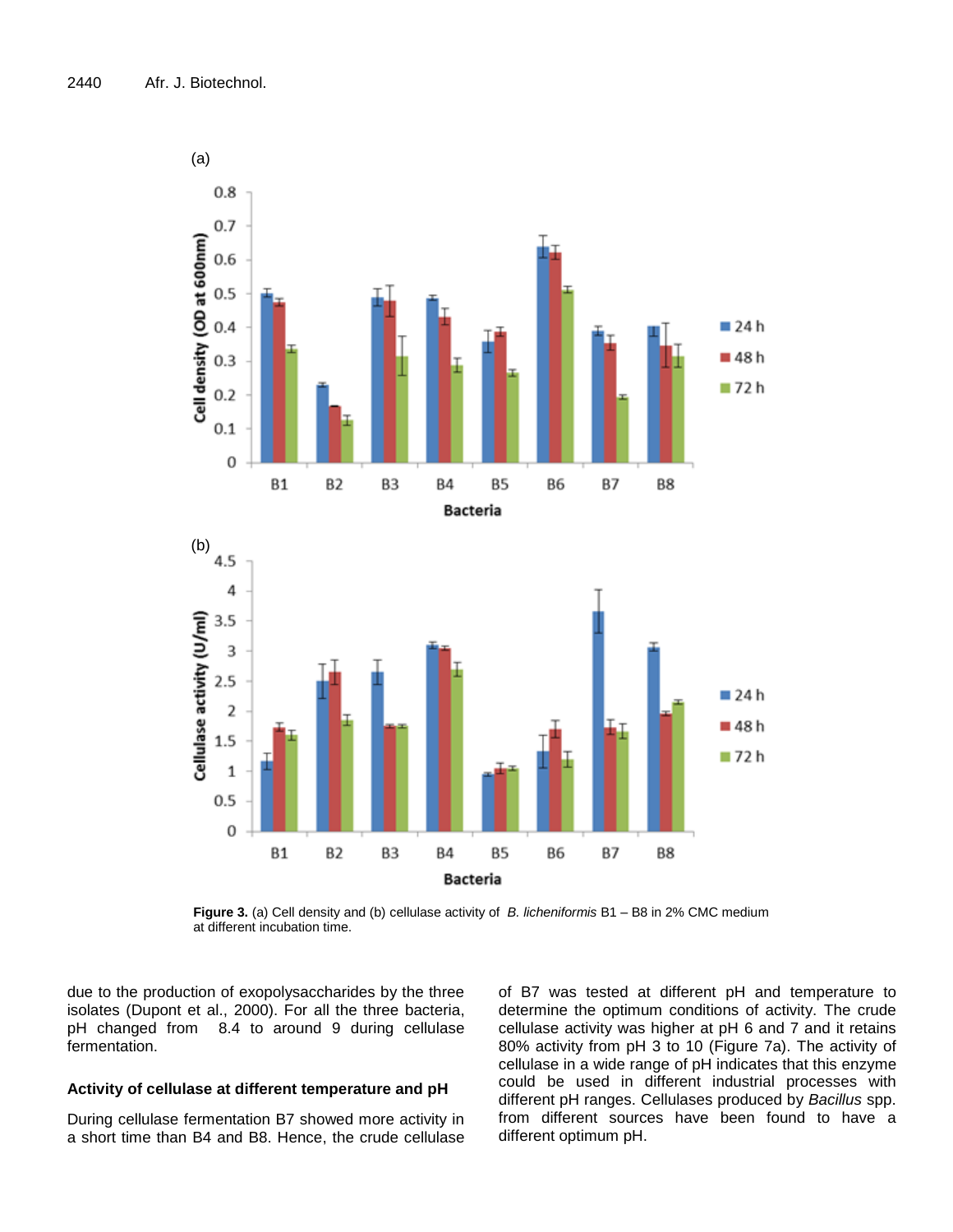

**Figure 4.** Changes in cell density and cellulase activity of *B. licheniformis:* (a) B4, (b) B7 and (c) B8 during cellulase fermentation in CMC broth.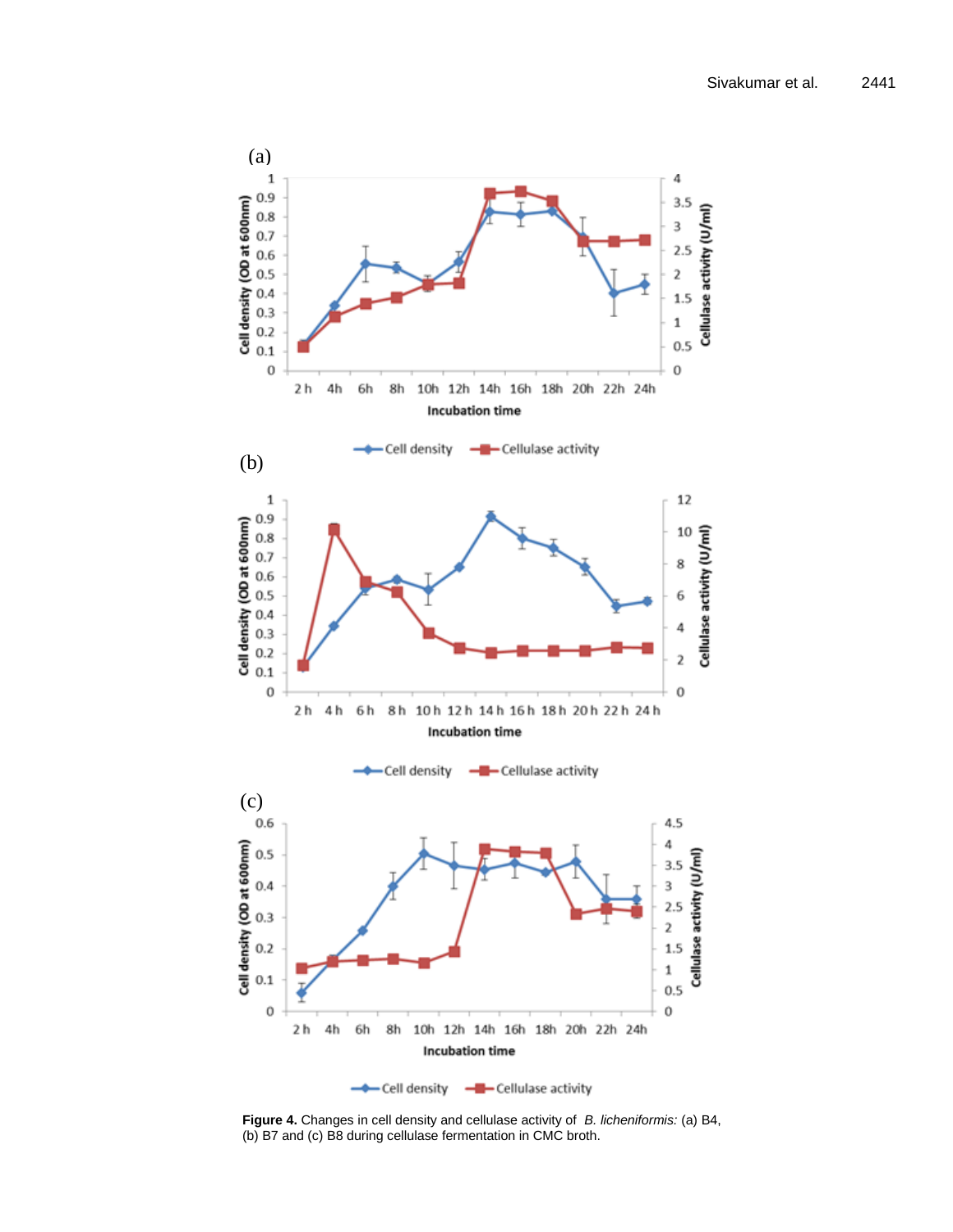

**Figure 5.** Reducing sugar released and protein content of CMC medium during fermentation by *B. licheniformis.* **(a)** B4, **(b)** B7 and **(c)** B8.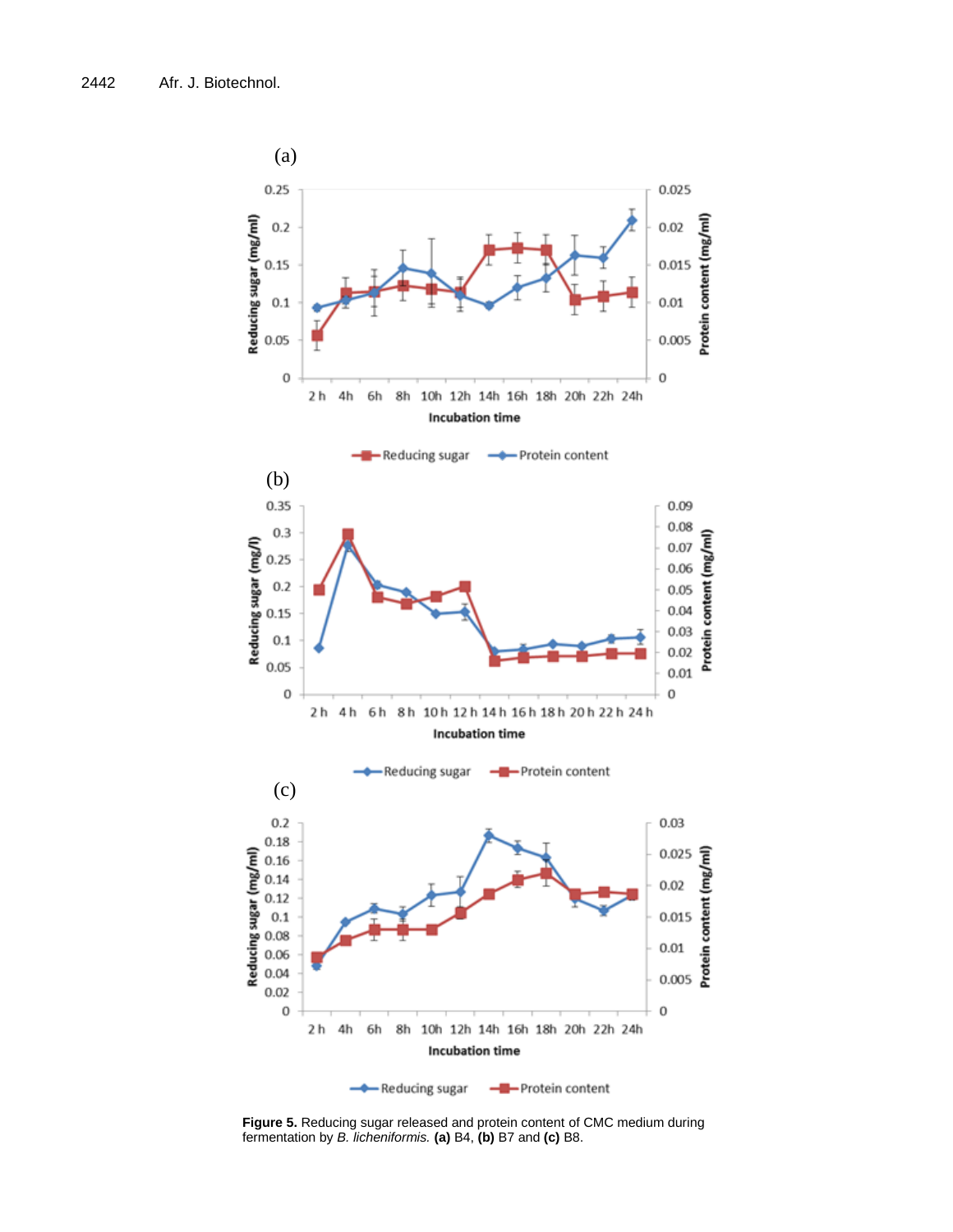

**Figure 6.** Changes in medium viscosity and cellulase pH of *B. licheniformis*  (a) B4, (b) B7 and (c) B8 during cellulase fermentation.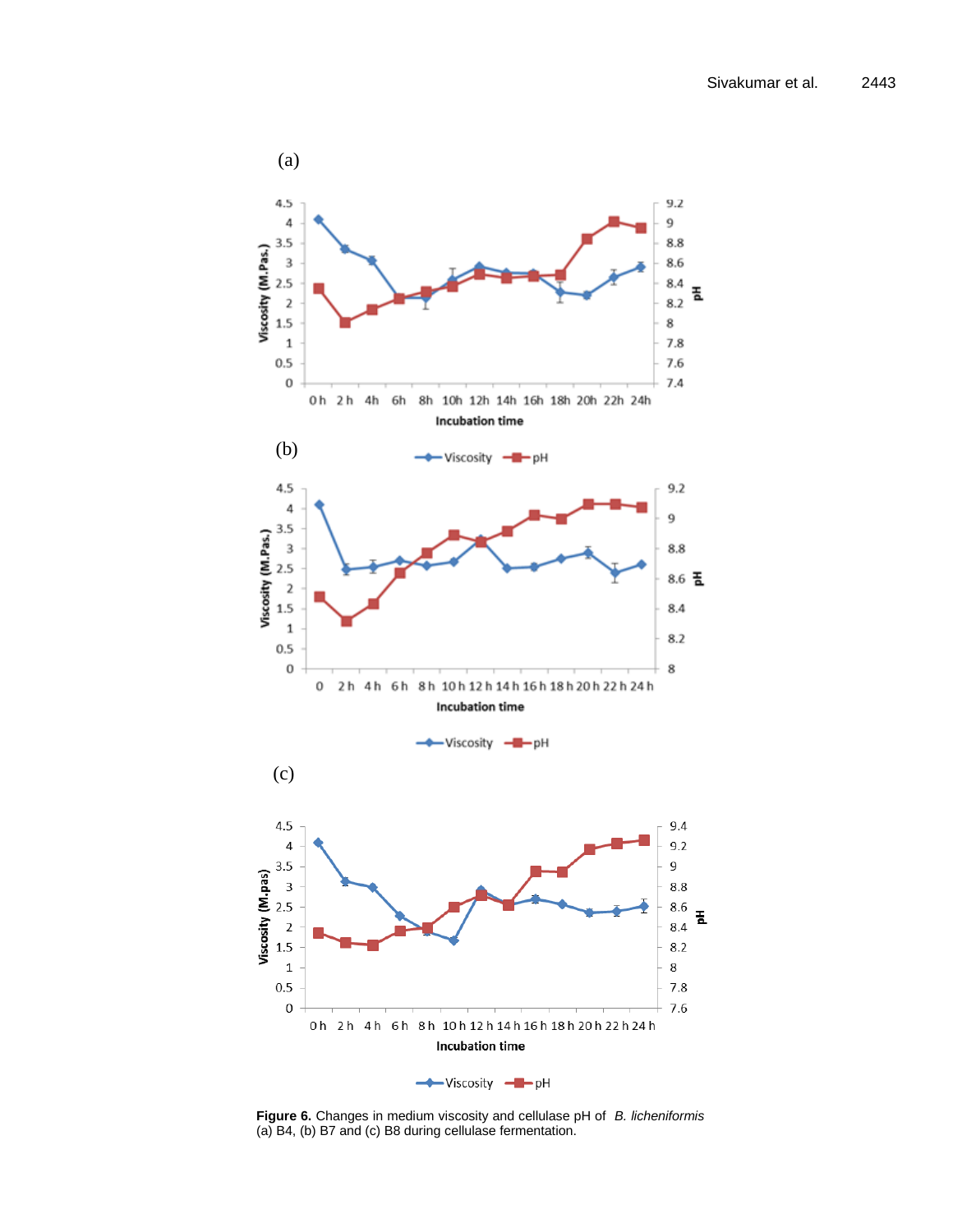

**Figure 7.** Activity of crude cellulase of *B. licheniformis* B7 at (a) different pH, (b) different temperature.

The optimum pH for *Bacillus* spp. CH43 and HR68 ranges from 5 to 6.5 (Mawadza et al., 2000), and pH 7.5 for *B. licheniformis* NLRI-X33 (Tae-IK et al., 2000). However, other studies have reported that the optimum pH for purified cellulase from *B. circulans* was 4.5 (Kim, 1995) while cellulase produced by *Bacillus* sp. C14 was 11 (Aygan and Arikan 2008). The crude cellulase activity was tested at different temperatures. The optimum temperature for cellulase activity was 50°C (Figure 7b). At 30°C it retains 73% activity and 75% activity at 70°C. The cellulase activity decreased significantly above 70°C and retains only 32% activity at 90°C. It has been reported that the optimum temperature for purified cellulase

activity of *Bacillus* strains was 50°C (Kazaragis 2005; Lee et al., 2008; Kim 1995) and for *Anoxybacillus flavithermus* was 75°C (Shabeb et al., 2010). Further, crude cellulase from B7 showed the ability to degrade CMC, filter paper (FPase activity of 0.035 U/mg) and cellobiose (cellobiase activity of 0.04 U/mg). However, there was no detectable activity towards PNPG and methyl-βD-xylopyranose.

# **Conclusions**

Eight cellulolytic *B. licheniformis* strains have been isolated from compost samples which were able to utilize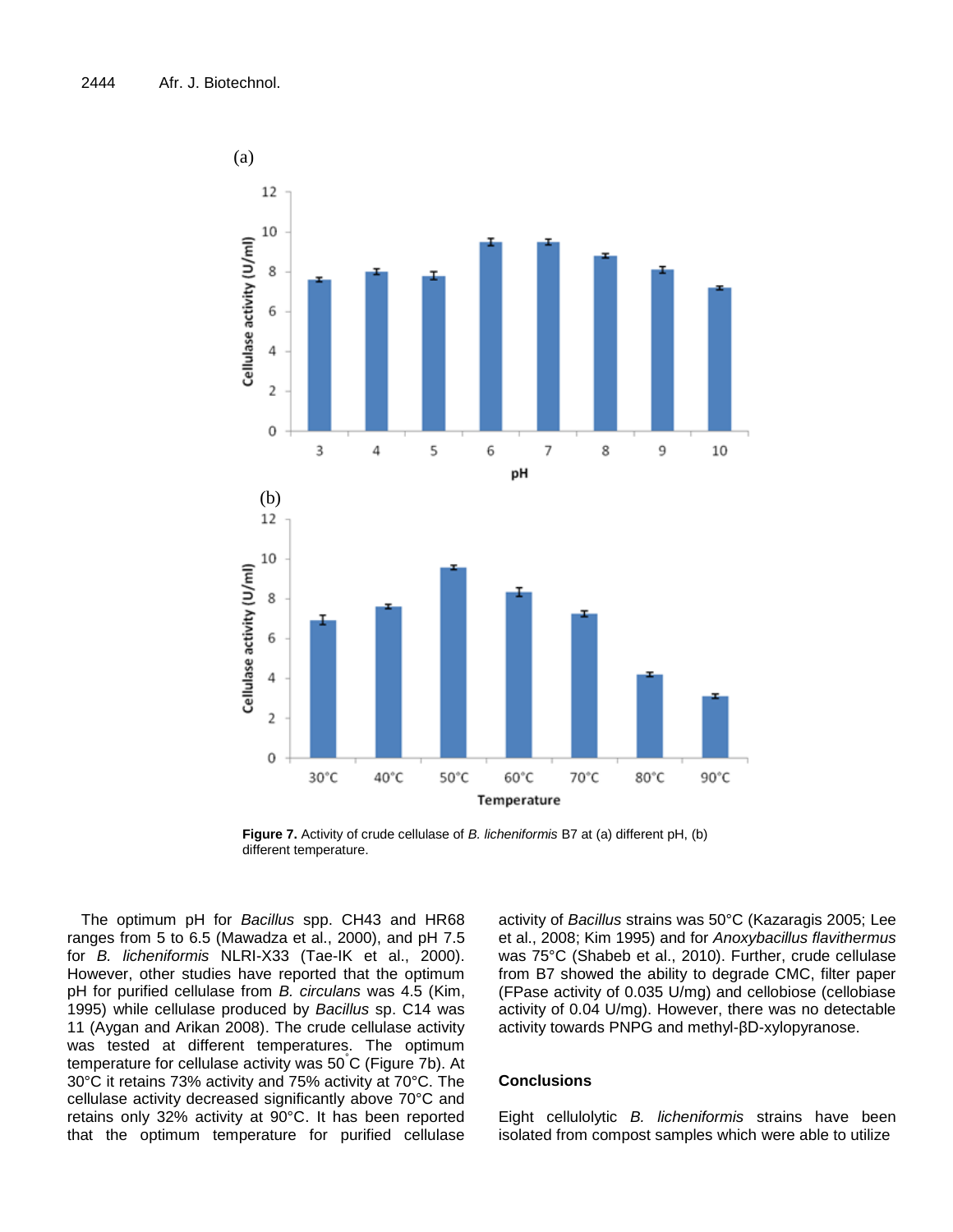xylan, cellobiose, mannose and CMC. Among the eight isolates, B4, B7 and B8 were found to produce the highest cellulase activity. B7 strain was found to produce the maximum cellulase activity at 4 h of incubation.

Moreover, the crude cellulase from B7 was active in a wide range of pH with an optimum temperature of 50°C at pH 6 to 7. Because of the ability to retain good activity at higher temperatures and a wide range of pH, cellulase from *B. licheniformis* B7 could be useful in biorefineries. An optimization study would further increase the production of cellulase by these bacteria. Further, the compost would be a good resource to isolate cellulose degrading bacteria.

### **Conflict of Interests**

The authors have not declared any conflict of interests.

## **ACKNOWLEDGEMENT**

We would like to thank The Research Council of Oman for their financial support (ORG/EBR/14/003).

#### **REFERENCES**

- Abou-Taleb KAA, Mashhoor WA, Nasr SA, Sharaf MS, Abdel-Azeem HHM (2009). Nutritional and Environmental Factors Affecting Cellulase Production by Two Strains of Cellulolytic Bacilli. Aust. J. Basic Appl. Sci. 3:2429-2436.
- Alam MZ, Nurdina M, Erman MM (2005). Production of cellulase from oil palm biomass as substrate by solid state bioconversion. Am. J. Appl. Sci. 2:569-372.
- Al-Khatib IA, Kontogianni S, Nabaa HA, Alshami N, Al-Sari MI (2015). Public perception of hazardousness caused by current trends of municipal solid waste management. Waste Manag. 36:323-330.
- Al-Kharousi MM, Sivakumar N, Elshafie A (2015). Characterization of cellulase enzyme produced by *Chaetomium* sp. isolated from books and archives. Eurasia. J. Biosci. 9:52-60.
- Apun K, Jong BC, Salleh M (2000). Screening and isolation of a cellulolytic and amylolytic *Bacillus* from sago pith waste. J. Gen. Appl. Microbiol. 5:263-67.
- Ariffin H, Abdullah MS, Kalsom U, Shirai Y, Hassan MA (2006). Production and characterization of cellulase by *Bacillus pumilus* EB3. Int. J. Eng. Technol. 3:47-53.
- Aygan A, Arikan B (2008). A new halo-alkaliphilic, thermostable endoglucanase from moderately halophilic *Bacillus* sp. C14 isolated from Van Soda Lake. Int. J. Agric. Biol. 10:369-374.
- Bajaj BK, Himani P, Wani WMA, Priyanka S, Ajay S (2009). Partial purification and characterization of a highly thermostable and pH stable endoglucanase from a newly isolated *Bacillus* strain M-9. Indian J. Chem. Techn. 16:382-387.
- Becker P (1997). Determination of the kinetic parameters during continuous cultivation of the lipase producing thermophile *Bacillus* sp. IHI-91 on olive oil. Appl. Microbiol. Biotechnol. 48:184-190.
- Beukes N, Pletschke BI (2006). Effect of sulfur-containing compounds on *Bacillus* cellulosome associated CMCase and Avicelase activities. FEMS Microbiol. Lett. 264: 226-231.
- Bischoff KM, Rooney AP, Li XL, Liu S, Hughes SR (2006) Purification and characterization of a family 5 endoglucanase from a moderately thermophilic strain of *Bacillus licheniformis*. Biotechnol. Lett. 28:1761-

1765.

- Demain AL, Newcomb M, David Wu JH (2005). Cellulase, clostridia, and ethanol. Microbiol. Mol. Biol. Rev. 69:124-154.
- Dupont I, Roy D, Lapointe G (2000). Comparison of exopolysaccharide production by strains of *Lactobacillus rhamnosus* and *Lactobacillus paracasei* grown in chemically defined medium and milk. J. Ind. Microbiol. Biot. 24:251-255.
- Emtiazi G, Pooyan M, Shamalnasab M (2007). Cellulase activities in nitrogen fixing *Paenibacillus* isolated from soil in N-free media. World J. Agri. Sci. 3:602-608.
- Fernando S, Adhikari S, Chandrapal C, Murali N (2006) Biorefineries: Current status, challenges and future direction. Energy Fuels. 20:1727-1737.
- Ghose TK (1987). Measurement of Cellulase Activities. Pure Appl. Chem. 59:257-268.
- Haki GD, Rakshit SK (2003). Developments in industrially important thermostable enzymes:a review. Bioresour. Technol. 89:17-34.
- Hong Y, Qian Y, Zhong-cheng P (2007). Study on degradation of rice straw by *Bacillus licheniformis*. J Zhejiang Univ. Sci. B. 33:360-366.
- Ibrahim ASS, El-diwany AI (2007) Isolation and identification of new cellulases producing thermophilic bacteria from an egyptian hot spring and some properties of the crude enzyme. Aust. J. Basic Appl. Sci. 4:473-478.
- Jurak E, Kabel MA, Gruppen H (2014). Carbohydrate composition of compost during composting and mycelium growth of *Agaricus bisporus*. Carbohydr. Polym. 101:281-288.
- Juturu V, Wu JC (2014). Microbial cellulases: Engineering, production and applications. Renew Sust. Energ. Rev. 33:188-203.
- Kamm B, Kamm M (2004). Principles of biorefineries. Appl. Microbiol. Biotechnol. 64:137-145.
- Karmakar M, Ray RR (2011). Current trends in research and application of microbial cellulases. Res. J. Microbiol. 6:41-53.
- Kazaragis A (2005). Minimization of atmosphere pollution by utilization of cellulose waste. J. Environ. Eng. Landsci. 2:81-90.
- Kim CH (1995). Characterization and substrate specificity of an endobeta-1,4-D- glucanase I (Avicelase I) from an extracellular multienzyme complex of *Bacillus circulans*. Appl. Environ. Microbiol. 61:959-965.
- Kuhad RC, Gupta R, Singh A (2011). Microbial cellulases and their industrial applications. Enzyme Res.pp. 1-10.
- Kumar HD, Swati S (2001). Modern Concepts of Microbiology, Second revised edition. Vikas Publishing House Private Limited, New Delhi.
- Lee YJ, Kim BK, Lee BH, Jo KI, Lee NK, Chung CH, Lee YC, Lee JW (2008). Purification and characterization of cellulase produced by *Bacillus amyoliquefaciens* DL-3 utilizing rice hull. Bioresour. Technol. 99:378-386.
- Lowry OH, Rosebrough NJ, Farr AL, Randall RJ (1951). Protein measurement with the Folin phenol reagent. J. Boil. Chem. 193:265- 275.
- Mawadza C, Hatti-Kaul R, Zvauya R, Mattiasson B (2000). Purification and characterization of cellulases produced by two *Bacillus* strains. J. Biotechnol. 83:177-187.
- Paes G, O'Donohue MJ (2006). Engineering increased thermostability in the thermostable GH-11 xylanase from *Thermobacillus xylanilyticus*. J. Biotechnol. 125:338-350.
- Pin-Jing H (2012). Municipal solid waste in rural areas of developing country: do we need special treatment mode? Waste Manag. 32:1289-1290.
- Robson LM, Chambliss GH (1984). Characterization of the celluloytic activity of *Bacillus* isolate. Appl. Environ. Microb. 47:1039-1046
- Saitou N, Nei M (1987). The neighbor-joining method: A new method for reconstructing phylogenetic trees. Mol. Biol. Evol. 4:406-425.
- Shabeb MSA, Magai, Younis AM, Hezayen FF, Nour-Eldein MA (2010). Production of cellulase in low-cost medium by *Bacillus subtilis* KO strain. World Appl. Sci. J. 8:35-42.
- Tabao NS, Monsalud RG (2010). Screening and optimization of cellulase production of *Bacillus* strains isolated from Philippine mangroves. Phill. J. Syst. Biol. 5:79-87.
- Tae-IK, Han JD, Jeon BS, Yang CB, Kim KN, Kim MK (2000). Isolation from cattle manure and characterisation of *Bacillus licheniformis*